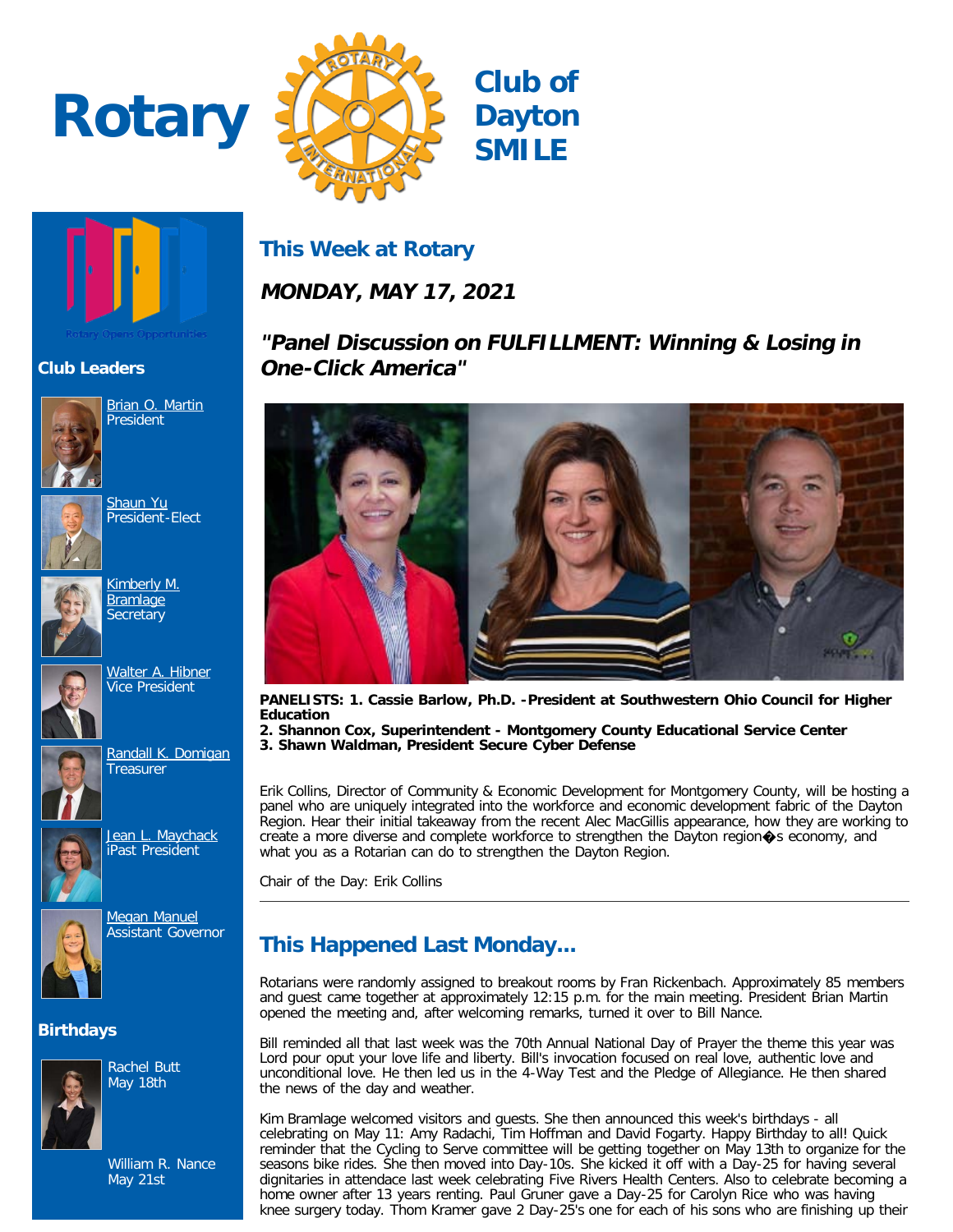

Jacquelyn Y. Powell May 22nd

**Speakers**

#### **May 17, 2021** [Roundtable Discussion on the](https://ismyrotaryclub.com/wp_api_prod_1-1/R_Event.cfm?fixTables=0&fixImages=0&EventID=77529207) [Book by Alec MacGillis,](https://ismyrotaryclub.com/wp_api_prod_1-1/R_Event.cfm?fixTables=0&fixImages=0&EventID=77529207) Fulfillment: Winning and Losing in One-Click America

**May 24, 2021** [Amanda DeLotelle, Executive](https://ismyrotaryclub.com/wp_api_prod_1-1/R_Event.cfm?fixTables=0&fixImages=0&EventID=77522111) **[Director](https://ismyrotaryclub.com/wp_api_prod_1-1/R_Event.cfm?fixTables=0&fixImages=0&EventID=77522111)** Miami Valley Meals

**June 07, 2021** [Rob Signom, Curator](https://ismyrotaryclub.com/wp_api_prod_1-1/R_Event.cfm?fixTables=0&fixImages=0&EventID=77529208) America's Packard Museum

**June 14, 2021** [Pam Plageman](https://ismyrotaryclub.com/wp_api_prod_1-1/R_Event.cfm?fixTables=0&fixImages=0&EventID=77529209) Dayton Convention Center

**June 21, 2021** [John Gower](https://ismyrotaryclub.com/wp_api_prod_1-1/R_Event.cfm?fixTables=0&fixImages=0&EventID=77529210) Wright Dunbar 2.0

**June 28, 2021** [Brian Martin & Shaun Yu](https://ismyrotaryclub.com/wp_api_prod_1-1/R_Event.cfm?fixTables=0&fixImages=0&EventID=77529211) Changing of the Rotary Guard first year of college successfully. Erik Collins gave a Day-50 for his Paul Harris to recognize all his guests online. Kim then turned the program back over to President Brian. Who then gave a Day-50 for his step-son graduating from Eastern Kentucky University.

Brian then called on Sarah Hippenstell Hall to make an annoucement on RYLA (Rotary Youth Leadership Awards) Sophomores and Juniors to attend a leadership development weekend at Camp Kern in the fall. We have two weeks to get applicants to apply the committee will then review the applicants and forward on to the district. If you have a student suggestion please contact Sarah. President Brian then called on Mayor Nan Whaley, chair of the day to introduce our speaker for the day, Alec MacGillis.

Alec spoke to his interest in Dayton which began in 2012 when he first came out to cover voting in Ohio and he has been back several times to cover various stories. The book really started in a sense here in Dayton. The book is about Amazon's America but more broadly about regional inequality in America betgween winner take all cities primarily on the coast and a whole set other larger cities that arent sharing in the wealth and prosperity. Alec really started to notie this in the year of the Obama campaign and observing the divide between DC region wealth and prosperity and disconnect from midwest cities and other cities around the country. He spoke about a young couple featured in his book that he met during a time when he was shooting a documentary that were living in the shelter system. Sarah was living in the family shelter with the kids and Todd was living in the mens shelter despite having a job making cardbpard boxes partly for Amazon which is what helped him think of Amazon as a frame for regional disparity and inequality in America. He chose Amazon as a frame for 2 reasons to tell a story for regional inequality that the company in so ubiquitous now it so permeates our lives in so many ways and Amazon and the other tech giants are helping to drive this regional disparity. It is now being sucked into certain cities where these companies reside. Media ad revenue use to be spread throughout the country and now 60% of digital ad revenue are controlled by google and facebook and the revenue flows in the areas where those companies are. Certain cities become headquarter cities with high paying jobs and other towns becoming "warehouse" towns. Dayton's was a good city to tell part of that story as he knew his way around, the personal story of Todd and Sarah and the story of Dayton's transformation is iconic for a book like this. You have a city that truly was silicon valley of its time and while still retaining small manufactutring and manufacturing innovation has gone through a wrenching transformation with manufacturing loses that we are making our way in a different type of logisitcs ecomony of moving goods that are mostly manufactured elsewhere. What our area has going for it is location. Mayor Whaley then shared a few comments on the book and then facilitated questions from the chat from Rotarians Alec feels that dealing with the giants and especially the tech giants dispersing growth and prosperity throughout the country would go along way with this disparity. Infrasturcutre spending will help those cities who need it most. Trade Policies have greatly affected places such as Dayton. Dayton is a representative of a much larger group of cities with lessons for local leaders what can the city itself do to fit into the local landscape. The goal of the book is getting people to care about what is happening in cities like Dayton. The Amazon effect has been so much stronger in this last year all the commerce being drained from local communities was so much more extreme this past year 44% increase in sales year to year, 50% more warehouse space, 400,000 more employees, stock almost doubled. Alec stressed the importance that we return to our physical world after this terrible year that we have been through. We must shop our local businesses and to reengage in our community not rely on the screen and one click to rely on for shopping, food delivery and other aspects of our lives fulfilling our wish an hour or a day later and not even ackowledging them. Reengage with the physical space around us.

President Brian thanked Alec for coming and the conversation and encouraged Rotarians to tune in next Monday for part 2 panel discussion on the subject led by our own Erik Collins.

# **Rotarians Volunteers Needed to Help with Water Safety Education Day**

Rotarian Kelly Lehman recently spent some time in the office labeling Josh The Baby Otter Books for donation to children in our community as part of our Water Safety project. The books were originally to be distributed last Spring/Summer but that was postponed due to COVID.

The Rotary Water Safety Day is now set for **Saturday, May 29 from 10:00 AM - 3:00 PM.** From 10-Noon, we il be at Gem City Market in the Community Room and from 12:30-3:00, we il be down the street a couple blocks at 160 Salem Avenue at the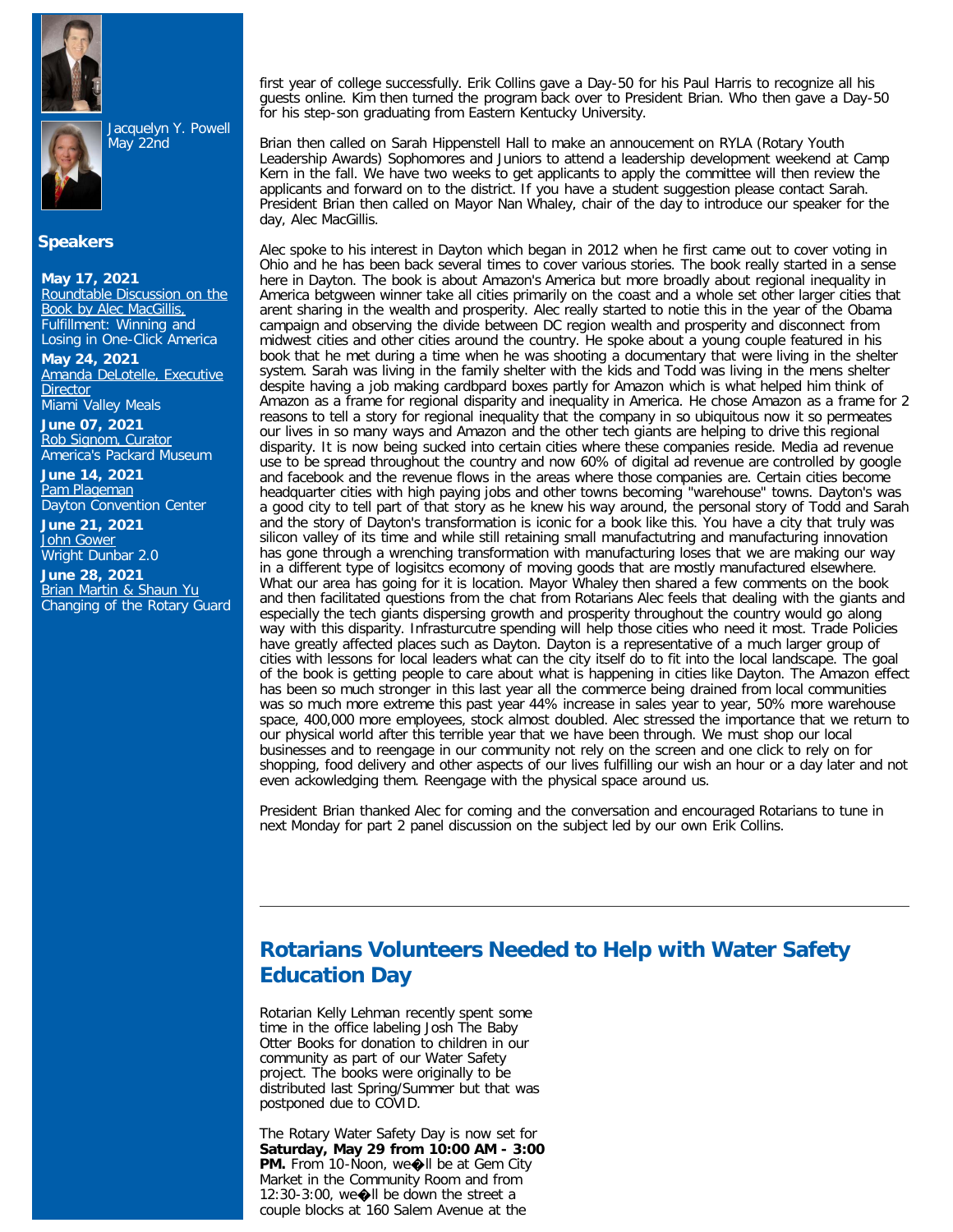Expressions of Life Community Outreach Center Open House which will be having a day of children�s activities, community gardening and health screenings.

Kelly still needs a couple more volunteers to help with the event. You will be reading the book to the children and helping to passout materials to the children and their parents.

If this is something you may be interested in



### **Dayton Rotary Cycling to Serve**

### What: **Dayton Rotary Cycling to Serve**

2021 Organizational Meeting Who: All Rotarians and any Cycling Friends Why: Please join in with your ideas for Rotary bicycling rides and events for 2021 When: Thursday, May 13, 2021 at 6:00pm Where: Dayton Beer Company Patio (hopefully weather permitting otherwise, indoors, socially distanced)



### **Join the Dayton Rotary Golf League**



The Dayton Rotary Golf League is playing at Community Golf Course on the Dales Course this year on Wednesday nights. They currently have 3 tee times starting at 5:22, but can get more if needed.

### **Breakdown on Cost**:

There is a 1-time seasonal fee of \$10. (Jim has already paid it for the league, so each golfer will need to pay that to him when you first show up to play)

### **Weekly costs are as follows:**

9 holes with cart - \$21, \$19 for seniors (age 60 & above).

9 holes walking - \$14, \$12 for seniors.

If you want a cart alone it is \$5 more. The carts have dividers.